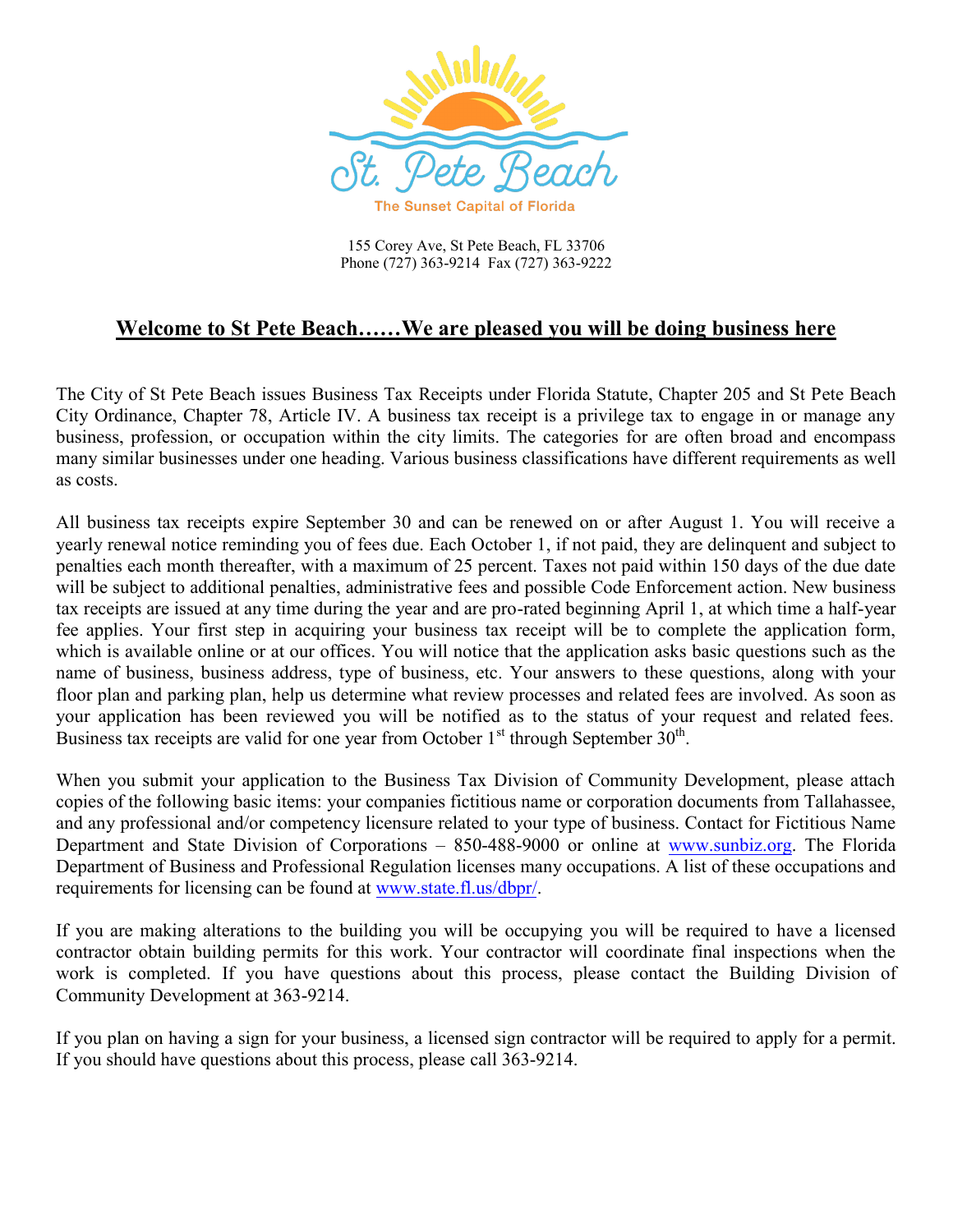If you are only making a name change or an ownership transfer, you will still need to complete an application. If your business is regulated by state or county agencies, we need a copy of the updated documents these agencies have provided. In order to transfer an existing tax receipt, the current City of St Pete Beach paid Tax Receipt must be surrendered and a transfer fee of up to 10% of the annual tax, but not less than \$3.00 nor more than \$25.00 paid. By attaching the previous owners current paid tax receipt, you can take advantage of a lower fee.

If you will be locating your business in a new structure, or you are changing the usage of the premise, a site plan review or zoning approval may be required. In the case of a new use or a change of use there may be requirements for the payment of impact fees.

A Fire Inspection of the premises is required for all new businesses and ownership changes before the tax receipt can be issued. The inspection is done after any alterations are complete and the business is completely set up. The inspection can be requested after submittal of your business tax receipt application. Please call 363-9206 to schedule the inspection.

Certain occupations are permitted as Home Occupations in one and two family residences. For further information please call (727)363-9214.

## **OTHER PHONE NUMBERS WHICH MAY ASSIST YOU**

Alcohol/Tobacco Sales: 813-272-2613 Restaurants: 813-356-1607 Sales Tax: 538-7400 Rental Units: 813-356-1607 Workers Compensation: 813-930-7548 Small Business Administration: 532-6800 Department of Agriculture: 850-488-3951 EIN Number: 866-816-2065 Pinellas County Construction Licensing Board: 727-536-4720 (www.pcclb.com)